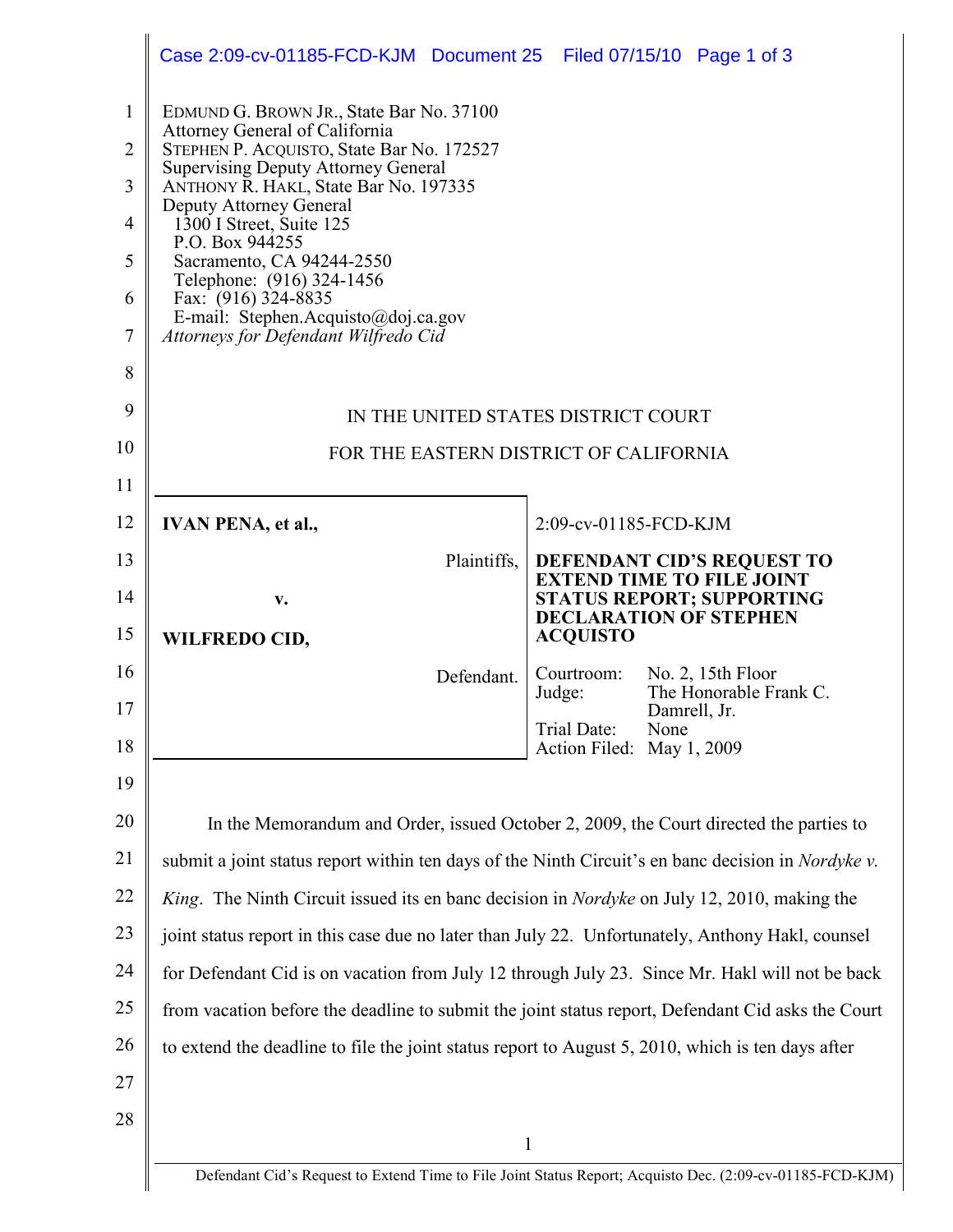|                | Case 2:09-cv-01185-FCD-KJM Document 25 Filed 07/15/10 Page 2 of 3                                            |  |  |  |  |
|----------------|--------------------------------------------------------------------------------------------------------------|--|--|--|--|
| 1              | Mr. Hakl returns to the office on July 26. As set forth in the supporting declaration, good cause            |  |  |  |  |
| $\overline{2}$ | exists for this short extension.                                                                             |  |  |  |  |
| 3              | Counsel for Plaintiffs does not oppose this request.                                                         |  |  |  |  |
| $\overline{4}$ |                                                                                                              |  |  |  |  |
| 5              | Dated: July 15, 2010<br>Respectfully submitted,                                                              |  |  |  |  |
| 6              | EDMUND G. BROWN JR.                                                                                          |  |  |  |  |
| 7              | Attorney General of California                                                                               |  |  |  |  |
| 8              | /s/ Stephen P. Acquisto                                                                                      |  |  |  |  |
| 9              | <b>STEPHEN P. ACOUISTO</b><br><b>Supervising Deputy Attorney General</b>                                     |  |  |  |  |
| 10             | Attorneys for Defendant Wilfredo Cid                                                                         |  |  |  |  |
| 11             |                                                                                                              |  |  |  |  |
| 12             | SUPPORTING DECLARATION OF STEPHEN ACQUISTO                                                                   |  |  |  |  |
| 13             | 1.<br>I am a supervising attorney at the California Attorney General's Office. Deputy                        |  |  |  |  |
| 14             | Attorney General Anthony Hakl is the primary handling attorney on this case and is the most                  |  |  |  |  |
| 15             | knowledgeable about the case and the issues it presents.                                                     |  |  |  |  |
| 16             | 2.<br>Mr. Hakl is out of the office on vacation from July 12 to July 23, 2010. The first day                 |  |  |  |  |
| 17             | of his vacation was the day the Ninth Circuit issued its en banc decision in <i>Nordyke v. King.</i>         |  |  |  |  |
| 18             | 3.<br>According to this Court's October 2, 2009 Memorandum and Order, the parties are                        |  |  |  |  |
| 19             | required to file a joint status report within 10 days of the en banc decision in <i>Nordyke</i> . Therefore, |  |  |  |  |
| 20             | the joint status report is due on July 22, which is before Mr. Hakl returns from vacation.                   |  |  |  |  |
| 21             | 4.<br>Defendant Cid asks that the deadline to submit the joint status report be extended to                  |  |  |  |  |
| 22             | August 5, 2010, which is ten days after Mr. Hakl returns to the office on July 26th. This will               |  |  |  |  |
| 23             | allow Defendant Cid to have the primary attorney handling attorney participate in the drafting of            |  |  |  |  |
| 24             | the joint status report. This brief extension will not cause Plaintiffs any prejudice.                       |  |  |  |  |
| 25             | $\frac{1}{2}$                                                                                                |  |  |  |  |
| 26             | $\frac{1}{2}$                                                                                                |  |  |  |  |
| 27             | $\frac{1}{2}$                                                                                                |  |  |  |  |
| 28             |                                                                                                              |  |  |  |  |
|                | $\overline{2}$                                                                                               |  |  |  |  |
|                | Defendant Cid's Request to Extend Time to File Joint Status Report; Acquisto Dec. (2:09-cv-01185-FCD-KJM)    |  |  |  |  |